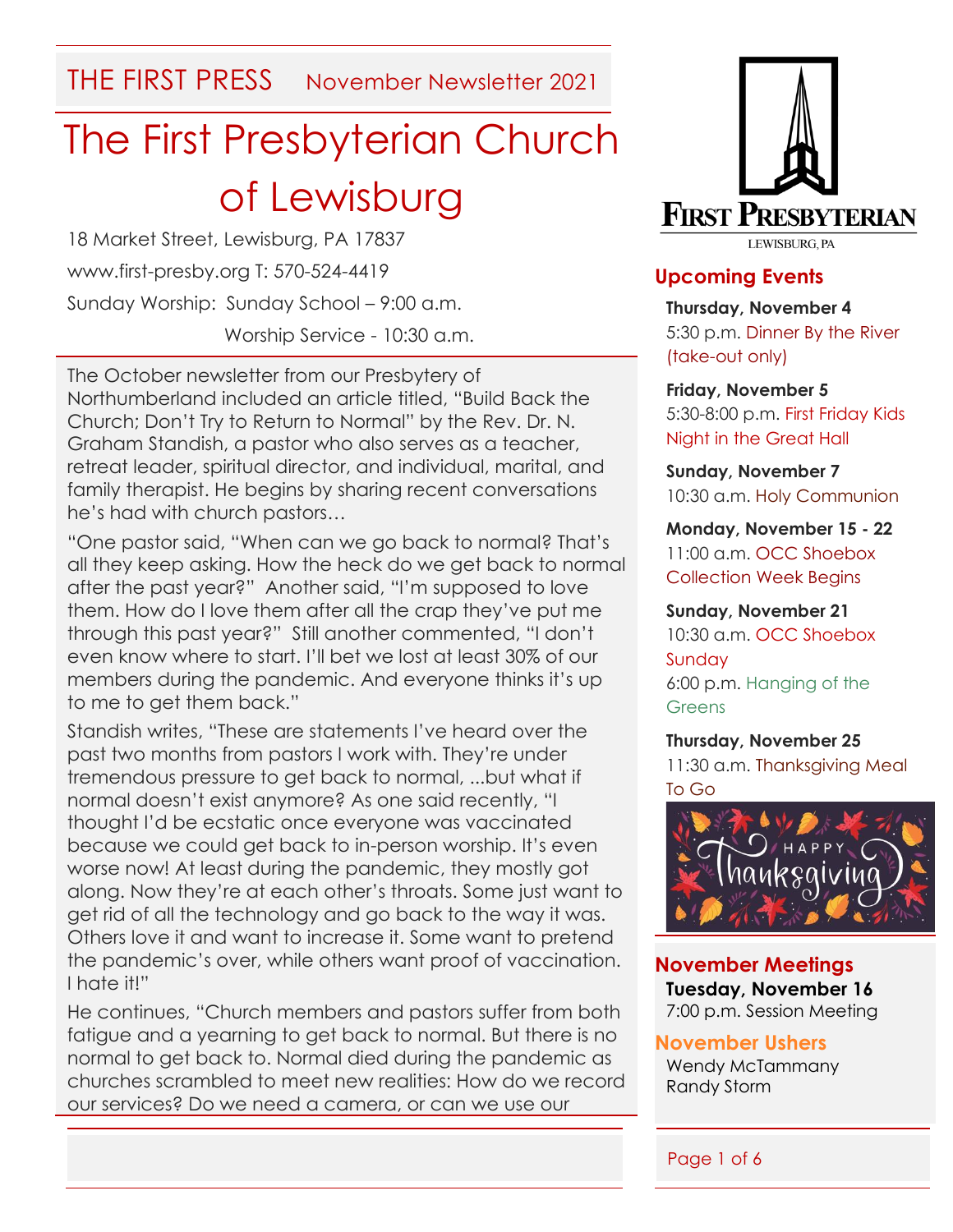phones? Do we live stream on Facebook or YouTube or a streaming service, or upload recordings to YouTube? How do we create an engaging service for distracted, bathrobe clothed people watching in their kitchens while eating breakfast?

"No church remains like it was at the beginning of 2020. We have more technology and fewer members. The good news is that churches have been amazingly adaptive. The bad is that they've been despairingly conflicted. As a clergy coach and guide, most of my work now is helping them sort through options as they try to move the church forward.

"I've been offering a very clear response: you can't go back. You can only build back. It's as though we've all been devastated by a hurricane, an earthquake, or a condo collapse. Relationships have been frayed, worship services have been disrupted, education has been decimated, trust in authority and each other has eroded. Our post-pandemic world is mentally and spiritually like a war zone after a truce. Where to start? What do we do?

"I'll share some of the guidance I've been giving pastors:

"Emphasize building back rather than returning to normal. Share with leaders and members that the church's recovery is much like rebuilding after a hurricane, earthquake, or collapse. Get them thinking about how to rebuild intentionally. Talk about building back better. In building back after a disaster, few restore things to what they were. Most try to make improvements. Almost all churches now have an upgraded digital presence both through video and websites. Lead your church to become a hybrid church that holds onto what was good while embracing what can be better.

"Start small and basic. The tendency after a disaster is to get back to the same level of activity, but the reality is that that capability is gone. We need to start where we are, not where we were. Don't be in a hurry to return, especially to what wasn't working, but do think about what can be done. Start small and build up. This is a chance to rethink things and do them better.

Standish adds, "Reconsider the pastor's position description. I've been encouraging all pastors to talk with their boards, councils, sessions, or vestries about rethinking their roles as pastors. For the past 50 years more and more has been piled onto the pastor's plate. Originally pastors focused on preaching, teaching, and worship. Then they became responsible for visiting. Then they became the main evangelizers. Soon they were responsible for developing small



### **Let's Keep Coffee Hour Brewing!**

Volunteers are needed to ensure coffee hour continues every Sunday from 10:00– 10:30 a.m. Coffee and treats provided, or you can bake/buy your own. Please choose a date on the sign-up sheet located in the kitchen. Thank you!



All are welcome to join a women's Bible study in the Chapel on **Wednesday, November 3rd, and November 10th at 10:00 a.m**. Everyone is asked to wear a mask. Led by Bea Heid. Future meeting dates and times will be decided.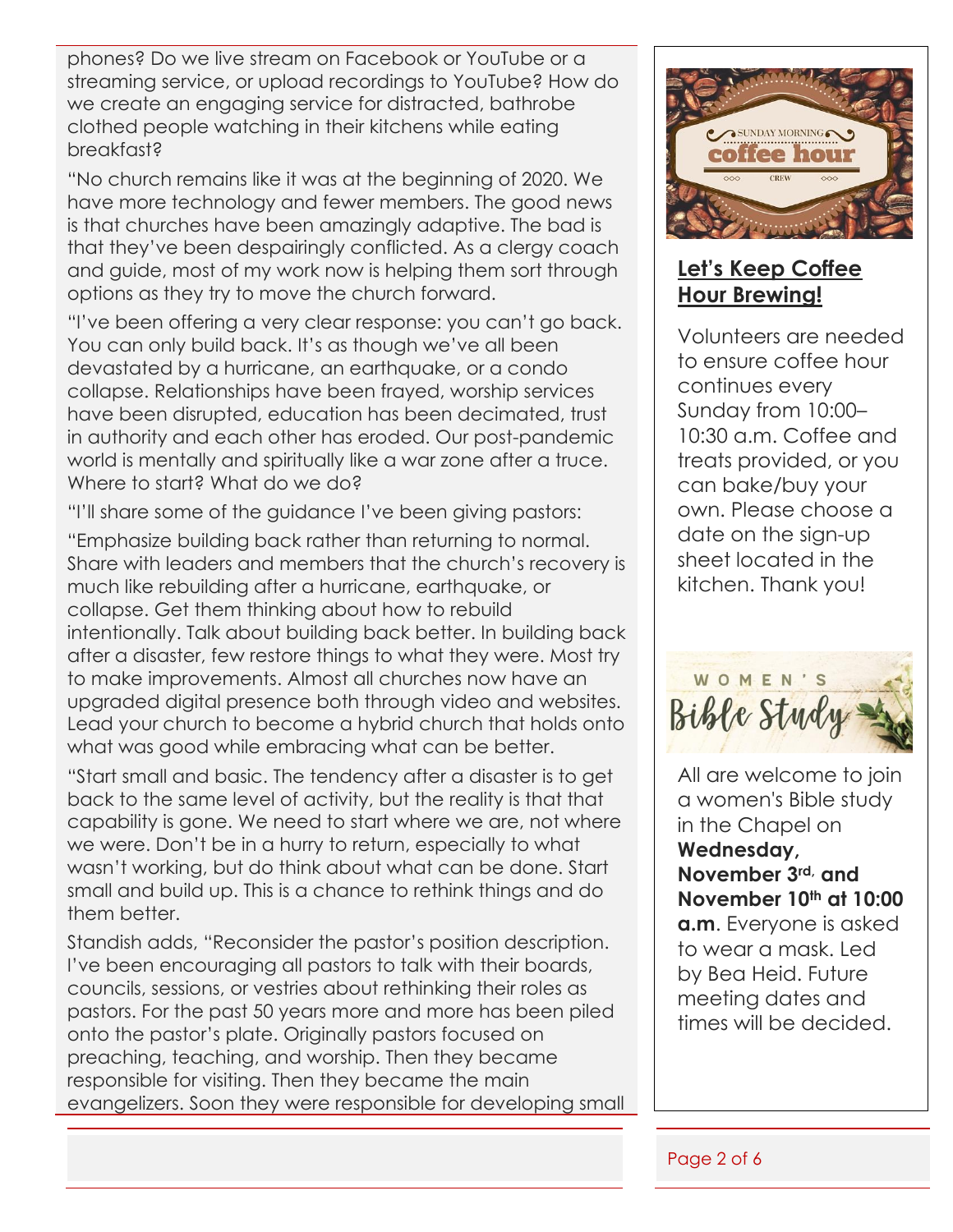discipleship group programs. They became more and more like a corporate CEO or organizational executive director. They've been tasked with leading the congregation to become more missional. The pandemic has forced them to become technology wizzes. In the process no one's advocated for taking things off the pastor's plate. Most pastors are past the breaking point. So, whether it starts with a personnel committee, a task force, or the board, it's time to talk about what needs to be taken off the pastor's plate and shared with the congregation. This reflects a reality I faced 25 years ago: I realized that I could focus on visiting or on leading, but I couldn't do both. We re-envisioned my position so that the laity did more visiting, which allowed me to focus on leading. We did it again 10 years later to allow me to spend more time writing books and speaking across the country as part of a mission of our church. The key is having honest conversations about what is realistic for pastors and engaging in a process to restore pastors to what's realistic.

Standish advises, "Talk with members about the need to move forward. Whether it's through newsletters, videos, a congregational letter, or sermons, let the congregation know that this pandemic wasn't the first time the church faced an upheaval. Christianity is a religion that's thrived through so many catastrophes and upheavals (think of the early church growing despite persecutions, attacks from barbarian tribes, the Renaissance, and the Reformation). Remind them that God doesn't call people backward, but always calls them forward."

The challenges and changes brought by the pandemic won't be the last our congregation will face. But they can be opportunities to make changes for the better. God continues to call us forward, trusting Him in new things even when we'd rather retreat into what was once comfortable and familiar.

As we prepare for Reformation Sunday this week, October 31<sup>st</sup>, the battle-cry of the reformers, "the Church reformed, and always reforming," sounds as needfully as ever. Just as the Spirit of God has led God's people through the ages, God will see us through today. All we need is the faith, the willingness, and the imagination to follow where the Savior leads. I look forward to the conversations, the prayer, and the discernment ahead of us, and am glad to have all of you to share the journey.

Peace to you,

Pastor Ryan



**MARK YOUR CALENDARS!**  Hanging of the Greens will be **Sunday, November 21st at 6:00** 

**p.m.** Join us as we decorate the church for the Christmas season. All are welcome and asked to bring cookies to share. Please notify the office if you plan to help.

#### **UPCOMING USHERS:**

December 2021 Clint Shurtliffe Amber Lind Rick Gathman

January 2022 Bill Roll Ann Roll Eric Schmidt

February 2022 Bill Snyder Dave Shrom Craig Harley

\*If the month isn't convenient for you, let the Office know. If you will be absent one week, please find a substitute.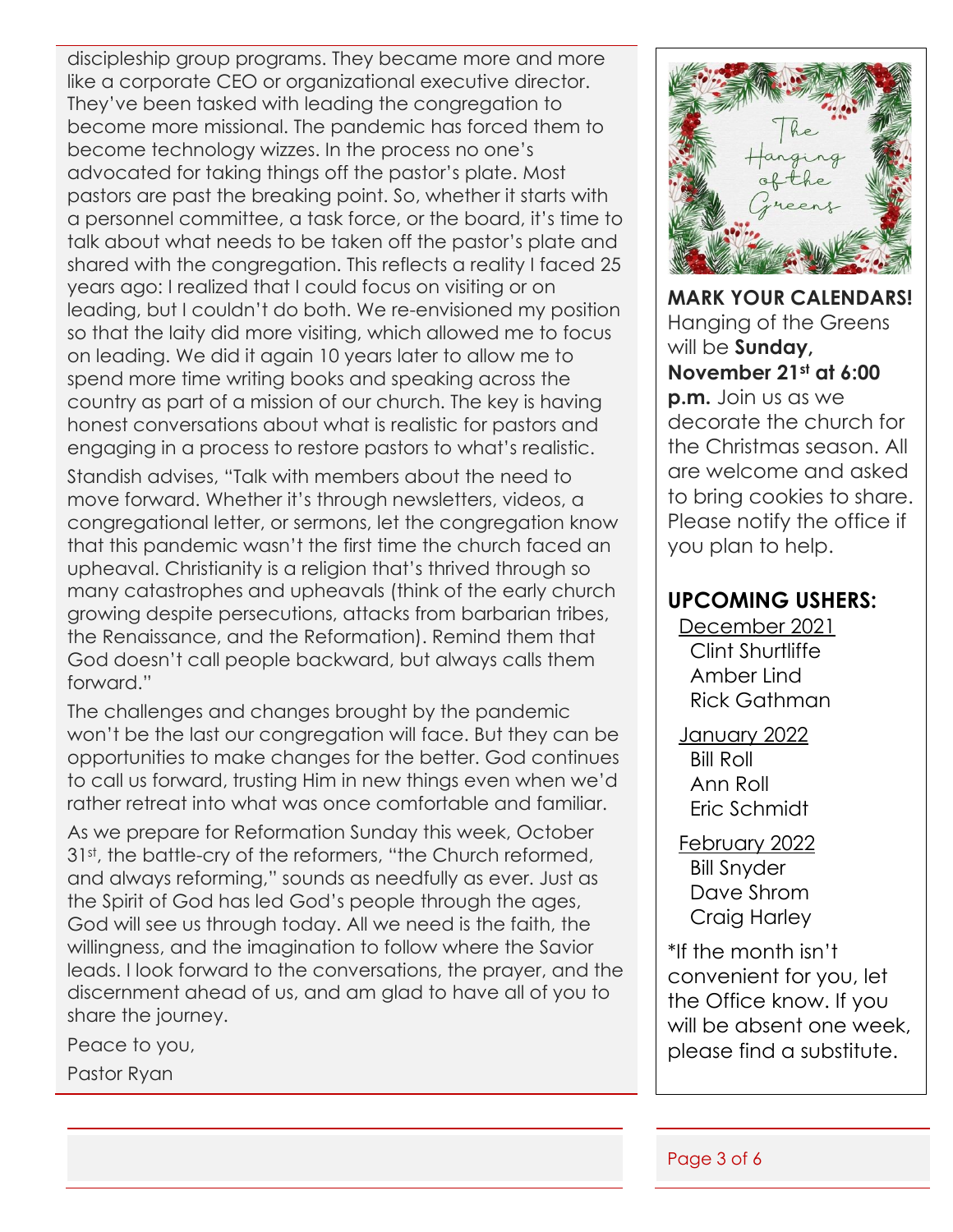#### **November Birthdays & Anniversaries**

#### **November Birthdays**

- 1 Bill Shutt
- 2 Emma Heid
- 3 Molly Graver
- 4 John Tirpak
- 6 Beth Shutt
- 9 Abigail Gilger
- 11 Lisa Stancavage
- 12 Wayne Samuelson, Josh Tirpak
- 14 Joe Santorine
- 17 Ashley Cox
- 18 Sarah Reif, Tom Rich
- 19 Jim Apple, Lucy Kalcich
- 21 Matt Rishell
- 27 Karen Miller
- 28 Marianne Barlett, Hannah Kraus
- 30 Shirley Grose

### **November Anniversaries**

7 Larry & Marian Fletcher 12 Darryl & Janine Fisher 20 Mark & Leslie Temple 24 Cliff & Nina Lesher







## **Thursday, November 25th from 11:30-12:30**

This year our annual Thanksgiving dinner will be offered for pick-up or local delivery only on **Thursday, November 25th from 11:30 – 12:30.** Reservations for meals will be required and orders must be received by Friday, November 19<sup>th</sup>. If you would like to reserve a meal for pickup or delivery, please call 570-524-4419 and leave a message with your name, phone number and number of meals to reserve. Pick-

up will be at the entrance on Cherry Alley behind the church. Masks are required as well as following social distancing guidelines. A sign-up sheet for donations and volunteers is located in the narthex. Please consider volunteering your time or making a food or monetary donation to cover the supplies needed.

Page 4 of 6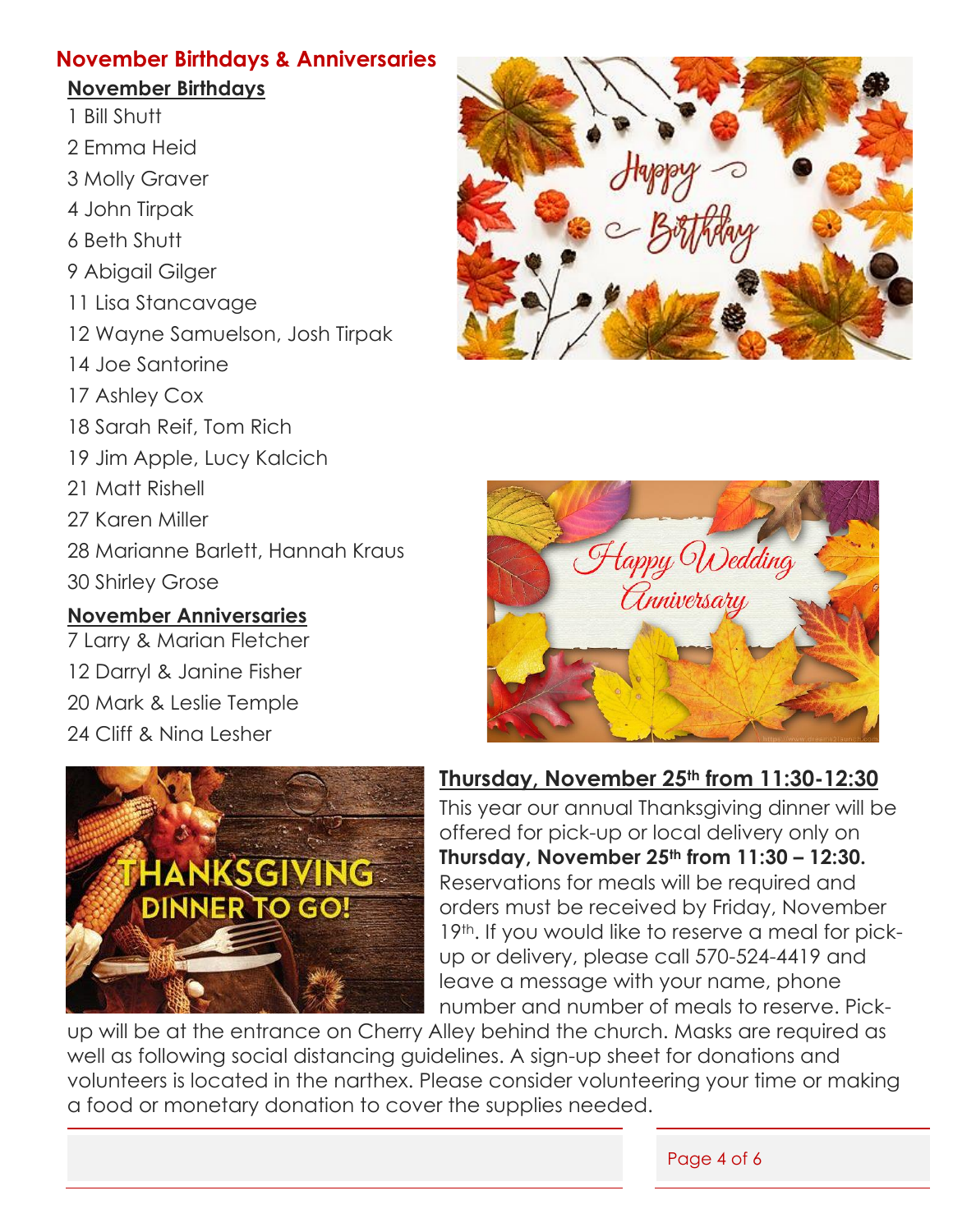#### **Operation Christmas Child**

National Collection Week is coming up quickly – always the third week in November. This year that is Monday, November 15 – Monday, November 22. So glad that many empty shoeboxes have been picked up



from the Parlor so far. Remember, if you would like boxes but cannot get to the church, I would be glad to bring them to you. Also, Build A Box Online is another fun and easy way to pack a box if you have computer access. The link to that site is:

[https://build-a-shoebox.samaritanspurse.org/view/562cbbdd-7619-4e93-8298-](https://build-a-shoebox.samaritanspurse.org/view/562cbbdd-7619-4e93-8298-0d19b3bec5ce) [0d19b3bec5ce](https://build-a-shoebox.samaritanspurse.org/view/562cbbdd-7619-4e93-8298-0d19b3bec5ce)

#### **Packed boxes can be dropped off at the back entrance to the church at the following times:**

| Monday, Nov 15    | $11:00$ am – 2:00pm               |
|-------------------|-----------------------------------|
| Tuesday, Nov 16   | $4:00 \text{pm} - 7:00 \text{pm}$ |
| Wednesday, Nov 17 | 11:00am - 2:00pm                  |
| Thursday, Nov 18  | $4:00 \text{pm} - 7:00 \text{pm}$ |
| Friday, Nov 19    | 11:00am - 1:00pm                  |
| Saturday, Nov 20  | 10:00am - 1:00pm                  |
| Sunday, Nov 21    | 12:00pm - 5:00pm                  |
| Monday, Nov 22    | $9:00$ am – 11:00am               |

Sign-up sheets to volunteer are located on a table in the Parlor or call Alice Marquart at 570-522-0973 or email alicemarquart@gmail.com.

Please don't hesitate to contact me if you have any questions.

In His Service,

Alice Marquart Drop-Off Coordinator Susquehanna Valley Area Team Phone: 570-522-0973 Email: [alicemarquart@gmail.com](mailto:alicemarquart@gmail.com)

Page 5 of 6